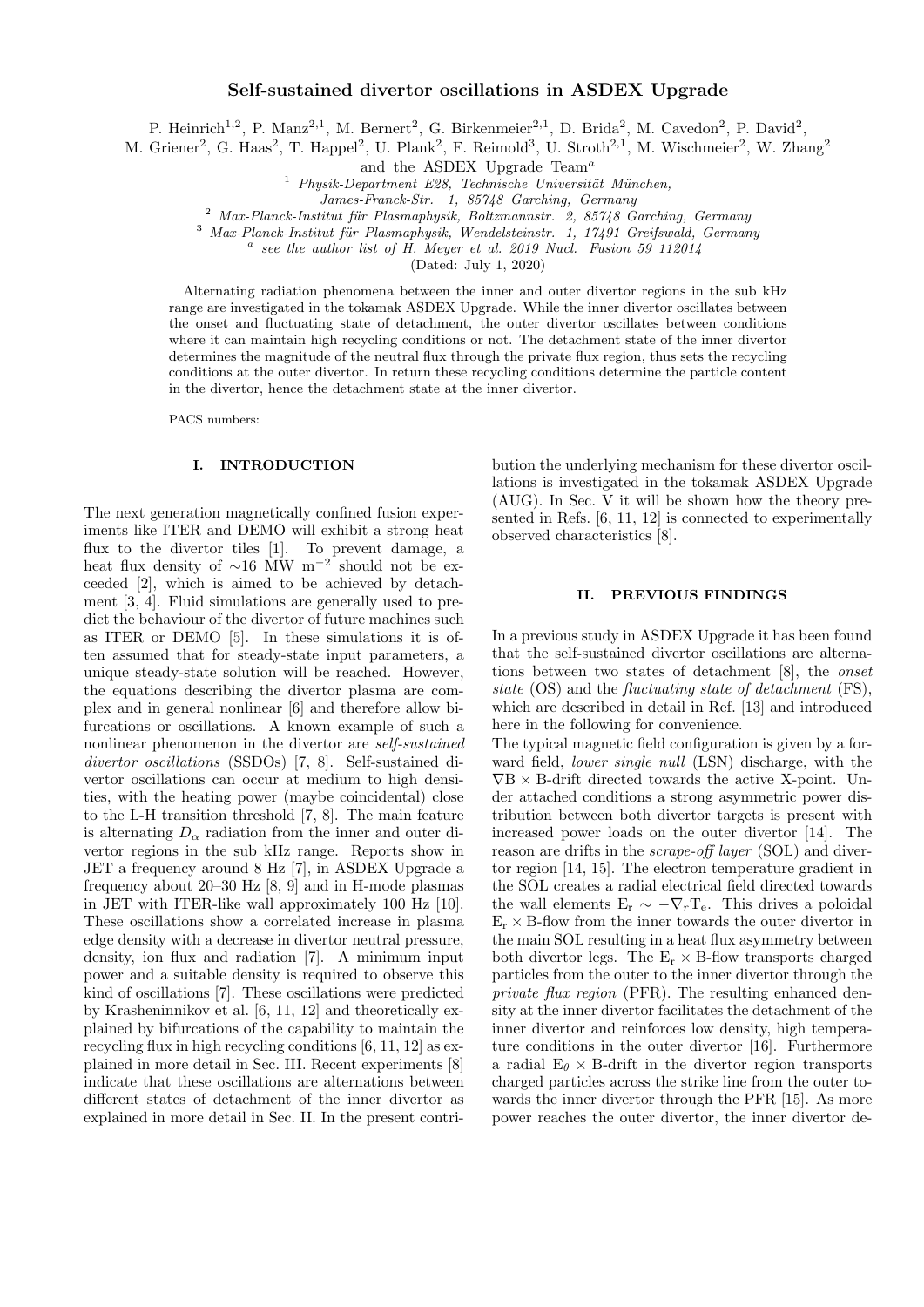taches first once a critical density in the divertor region is achieved. Recombination takes place in a thin layer close to the strike point of the inner target. On the high field side (HFS) a region of enhanced density called high field side high density (HFSHD) region is present below the X-point close to the strike point, with the HFSHD region as the main source of radiation. The position is a result of the divertor geometry. Most of the recycling neutral flux is released back to the strike point region (SPR) around the target normal, thus trapped within this region as the divertor tiles have a convex shape [\[13\]](#page-8-8). This state is referred to as the onset state of detachment. Increasing the density further, radiative oscillations are detected close to the X-point in the low kHz range [\[13,](#page-8-8) [17,](#page-8-12) [18\]](#page-8-13). Due to these so-called X-point oscillations this regime is called the fluctuating state of detachment [\[13\]](#page-8-8). The ionization region and the HFSHD region shift upstream towards the X-point. Subsequently the lower divertor segment is assumed to become transparent for neutrals and the released particles can travel through the PFR towards the low field side (LFS) [\[13\]](#page-8-8). The enhanced neutral flux from the inner to the outer divertor during this state will be of central importance for the here presented explanation of the SSDOs.

<span id="page-1-1"></span>

FIG. 1: The location of the pressure gauges (F and the arrow indicates the orientation) as well as the reference AXUV bolometric LOSs (labeled as "DDC") are shown. The colored areas correspond to the different regions in the divertor which show a different characteristic signal shape in the bolometric signals.

An alternating behavior between the onset state and the fluctuating state of detachment leads to an alternation of  $D_{\alpha}$  radiation in the inner and outer divertor regions as explained in the following. At the HFS the HFSHD region is the most prominent source of radiation. Dur-

## <span id="page-1-0"></span>III. POSSIBLE CAUSE FOR SELF-SUSTAINED DIVERTOR OSCILLATIONS

FS leads to the observed experimental signature of the SSDOs, it does not explain why these states alternate.

A possible explanation for the cause of SSDOs is provided by Krasheninnikov et al. [\[6,](#page-8-1) [11,](#page-8-6) [12,](#page-8-7) [19\]](#page-8-14) relating SSDOs to recycling driven bifurcations. At a certain critical input power the relation  $T_d(N_d)$  between the temperature at the divertor target  $T_{\rm d}$  and total number of ions and neutral particles  $N_{\rm d}$  in the corresponding flux tube becomes multivalued in some range of  $N_d$ , corresponding to a bifurcation of the plasma state (Fig. [2\)](#page-1-2).

<span id="page-1-2"></span>

FIG. 2: Possible cause of the SSDOs adapted from Refs.  $[6, 12, 19]$  $[6, 12, 19]$  $[6, 12, 19]$ . N<sub>d</sub> describes the particle content in the flux tube and consists of charged particles as well as neutrals. Around  $T_{\text{max}}$  the curve becomes multivalued, thus bifurcations can set in.

As the target temperature is above a critical threshold  $T_{\text{max}}$  ( $T_d \gtrsim 10 \text{ eV}$ ) high recycling conditions can be sustained. The flux tube acts as a particle sink, thus is able to maintain a high neutral pressure. With increasing target density  $N_d$  the target temperature  $T_d$  decreases. If  $T_d$ drops below the critical value, all energy is spent for ionization and the energy flux into the recycling region is not high enough to support the plasma recycling flux [\[11,](#page-8-6) [12\]](#page-8-7). This leads to decreasing  $N_d$  together with  $T_d$ , correspond-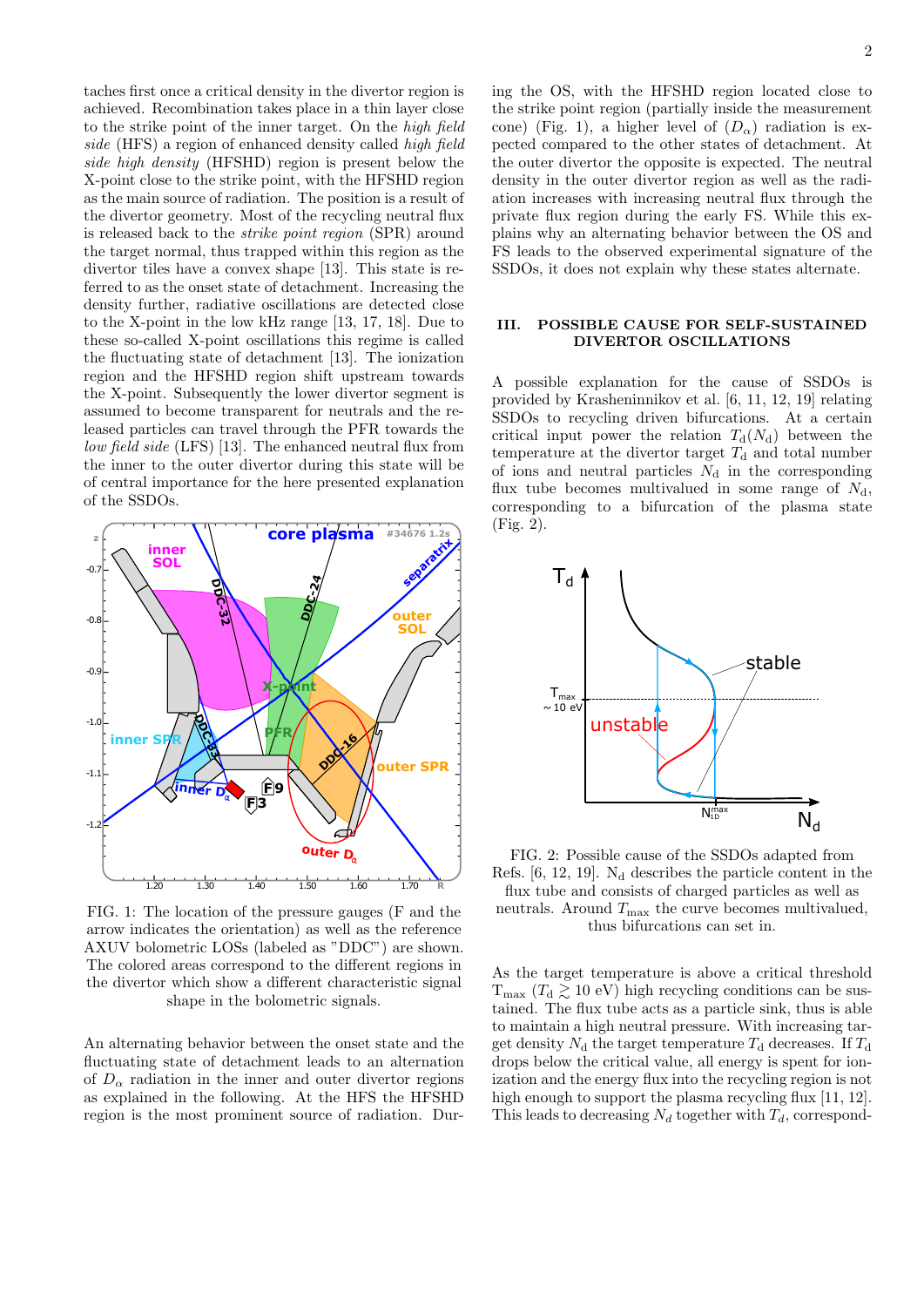<span id="page-2-0"></span>TABLE I: Global discharge parameters: magnetic field strength  $B_t$ , plasma current  $I_p$ , edge safety factor  $q_{95}$ , line averaged density  $\overline{n_e}$  and auxiliary heating.

| <b>GLOBAL PARAMETERS</b> |   |         |                                                                |          |                                          |                    |  |  |  |  |  |
|--------------------------|---|---------|----------------------------------------------------------------|----------|------------------------------------------|--------------------|--|--|--|--|--|
| $\frac{1}{2}$            |   |         | $\operatorname{gas} B_{\mathrm{t}} $ [T] $I_{\mathrm{p}}$ [MA] | $q_{95}$ | $\overline{n_{e}}$ $\left[m^{-3}\right]$ | heating [MW]       |  |  |  |  |  |
| 24664                    | D | $-2.31$ | 0.80                                                           |          | $4.55 5.59 \cdot 10^{19}$                | $1.32 \quad (NBI)$ |  |  |  |  |  |
| 27101                    | D | $-2.52$ | 1.00                                                           |          | $4.10 8.04 \cdot 10^{19}$                | $0.77$ (ECRH)      |  |  |  |  |  |
| 29818                    | D | $-2.48$ | 1.00                                                           |          | $4.07 6.72 \cdot 10^{19}$                | $0.62$ (ECRH)      |  |  |  |  |  |
| 29819                    | D | $-2.48$ | 1.00                                                           |          | $4.14 6.66 \cdot 10^{19}$                | $0.63$ (ECRH)      |  |  |  |  |  |
| 29865                    | D | $-2.49$ | 1.00                                                           |          | $4.13 7.65 \cdot 10^{19}$                | $0.56$ (ECRH)      |  |  |  |  |  |
| 34676                    | D | $-2.49$ | 0.80                                                           |          | $5.01 5.62 \cdot 10^{19}$                | $0.50$ (ECRH)      |  |  |  |  |  |
|                          |   |         |                                                                |          |                                          | $0.56$ (ICRH)      |  |  |  |  |  |
| 34678                    | D | $-2.49$ | 0.80                                                           |          | $5.01 5.45 \cdot 10^{19}$                | $0.49$ (ECRH)      |  |  |  |  |  |
|                          |   |         |                                                                |          |                                          | $0.56$ (ICRH)      |  |  |  |  |  |
| 35263                    | H | $-2.47$ | 0.80                                                           |          | $5.06 4.67\cdot10^{19}$                  | 3.34 (NBI)         |  |  |  |  |  |
|                          |   |         |                                                                |          |                                          | $0.46$ (ECRH)      |  |  |  |  |  |

ing to a hump in  $N_d(T_d)$  and a multivalued  $T_d(N_d)$ , which allows for bifurcations. As the high recycling conditions are no longer fulfilled particles leave the flux tube as the high neutral pressure cannot longer be maintained. Consequently for high temperatures ( $T_d \gtrsim 10 \text{ eV}$ ) the neutral flux can be directed towards the recycling region and for low temperatures ( $T_d \lesssim 10 \text{ eV}$ ) away from the recycling region [\[11,](#page-8-6) [12\]](#page-8-7). The neutral flux from one divertor to the other can lead to counter phase oscillations of both divertors, which periodically accumulate particles (ions and neutral particles) [\[6\]](#page-8-1). However, this assumes that both divertors are attached, which is experimentally not the case in AUG [\[8\]](#page-8-3).

# IV. DATA BASE AND DIAGNOSTICS

SSDOs appeared undesired in the presented data set of discharges. In some discharges SSDOs have even prevented reaching the foreseen research objective. No dedicated discharges have been performed. All of the discharges presented are forward field LSN discharges with the  $\nabla B \times B$ -drift directed towards the active X-point. Global discharge parameters are shown in Tab. [I.](#page-2-0) The magnetic field strength was close to  $B = 2.5$  T, the plasma current was either 0.8 or 1 MA. Line averaged densities varied between  $4.5 \cdot 10^{19} \text{m}^{-3}$  and  $8.0 \cdot 10^{19} \text{m}^{-3}$ . Self-sustained divertor oscillations have been identified by their main characteristic, the alternating behaviour of the  $D_{\alpha}$  radiation between the inner and the outer divertor regions. The signals are derived from integrated radiation from Balmer- $\alpha$  transitions over a range of spectroscopic lines of sights (LOS) in the divertor region. In Fig. [1](#page-1-1) the observed area is indicated in blue (inner  $D_{\alpha}$  signal) and red (outer  $D_{\alpha}$  signal). While the inner  $D_{\alpha}$  radiation is measured close to the *inner strike* point region (iSPR) exclusively, the outer  $D_{\alpha}$  radiation measurement covers a broader region. This includes the

<span id="page-2-1"></span>TABLE II: Time when SSDOs occur  $(t_{\text{DO}})$ , number of SSDOs ( $#$ DO), duration of the OS  $(t_{OS})$ , duration of the FS ( $t_{\text{FS}}$ ), their typical ratio ( $t_{\text{OS}}/t_{\text{FS}}$ ) and the typical DO frequency  $f$ .

| DIVERTOR OSCILLATION PARAMETERS |                                                                |  |                                                                                      |                        |      |    |  |  |  |  |
|---------------------------------|----------------------------------------------------------------|--|--------------------------------------------------------------------------------------|------------------------|------|----|--|--|--|--|
|                                 | shot# $t_{\text{DO}}$ [s] $\mid$ #DO                           |  | $ t_{\text{OS}} $ [ms] $ t_{\text{FS}} $ [ms] $ t_{\text{OS}}/t_{\text{FS}} f $ [Hz] |                        |      |    |  |  |  |  |
|                                 | $24664 2.1 - 3.8 $ 21 $ 37 - 71 10 - 92 $ 0.84                 |  |                                                                                      |                        |      | 12 |  |  |  |  |
|                                 | $27101   2.3 - 2.5  $ 3   $7 - 16   18 - 20  $ 0.80            |  |                                                                                      |                        |      | 28 |  |  |  |  |
|                                 | $29818 1.7 - 3.4 $ 10                                          |  |                                                                                      | $22 - 34$ $ 85 - 148 $ | 0.21 | -7 |  |  |  |  |
|                                 | $29819 \mid 1.6 - 4.6 \mid 18 - 25 \mid 27 - 164 \mid 36 - 45$ |  |                                                                                      |                        | 2.54 | 8  |  |  |  |  |
|                                 | $29865 2.5 - 2.8 $ 4 $ 17 - 27 18 - 43$                        |  |                                                                                      |                        | 0.86 | 19 |  |  |  |  |
|                                 | $34676   0.9 - 1.9   46 - 48   2 - 65   12 - 22$               |  |                                                                                      |                        | 0.15 | 67 |  |  |  |  |
|                                 | $34678 1.1 - 1.7 8 - 12 4 - 23$                                |  |                                                                                      | $ 25 - 221 $           | 0.18 | 30 |  |  |  |  |
|                                 | $35263 3.3-3.9 $ 9 $ 37-51 11-21$                              |  |                                                                                      |                        | 2.50 | 18 |  |  |  |  |
|                                 | $35263   5.2 - 6.2   18 - 20   12 - 34   8 - 61$               |  |                                                                                      |                        | 0.94 | 30 |  |  |  |  |

outer strike point region (oSPR) as well as larger parts of the LFS divertor region and the private flux region. Its camera is directed in toroidal direction, therefore the measurement cone has an eliptical shape in the poloidal cross section. In addition the reference LOSs of the Absolute  $eXtended$  Ultra Violet (AXUV) bolometers and the positions of the ASDEX pressure gauges (APGs) are shown in Fig. [1.](#page-1-1) It is important to distinguish SSDOs from other low frequency oscillations. One example are sawteeth appearing in a similar frequency range, which can have a significant effect on the measured radiation in the divertor region. Sawteeth can be identified best in the soft X-ray emissions. If sawtheeth have been identified at the same frequency the discharges have been excluded from the data set.

<span id="page-2-2"></span>

FIG. 3: Neutral flux in the private flux/dome region against SSDO frequency. No signal available for discharge  $\#24664$  and  $\#27101$ . Only data points which are clearly identified as SSDOs are taken into account.

Frequencies from 7 up to 70 Hz have been observed in AUG (Tab. [II\)](#page-2-1). The frequency of the SSDOs seems to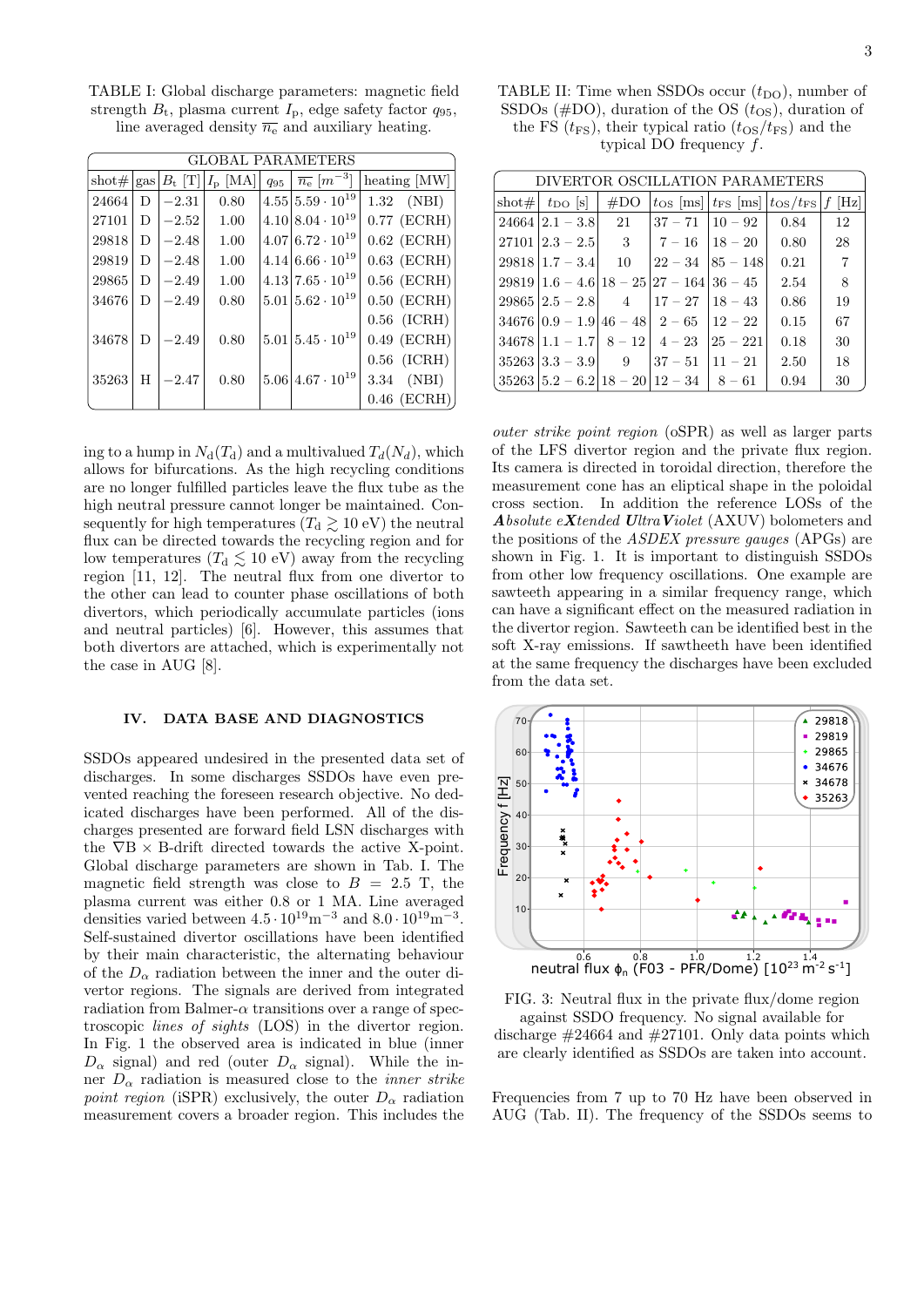decrease with line averaged density (measured in the center and the edge) and with the neutral flux in the private flux region indicated by different pressure gauges (Fig. [3\)](#page-2-2). The APG F09 is directed towards the PFR through a small slit between the tiles. The pressure gauge F03 is used in Fig. [3](#page-2-2) as F09 is not available for some of the discharges. The APG F03 measuring the neutral flux beneath the dome is used in order to have an extended data base. It shows the same trend as compared to F09. Additional information on how the flux measurement is performed is given in Ref. [\[20\]](#page-8-15). The arrow in Fig. [1](#page-1-1) indicates the orientation of the APGs, with the tip representing its orientation.

For lower densities in the divertor region, this observed trend becomes less accurate. However, within the discharge #35263 the frequency seems to increase with increasing neutral flux. The highest frequency is observed in discharge #34676 heated by ICRH, which is known to enhance the impurity content in the discharge. The frequency in discharge #34676 is double the frequency of discharge #34678 at similar neutral flux and similar other parameters like magnetic field strength, density and heating powers.

All of the observed SSDOs so far are alternations between the OS and FS. In particular the FS is characterized by the appearance of radiative fluctuations at the X-point [\[13,](#page-8-8) [17\]](#page-8-12), measured by AXUV bolometers, which display a high time resolution (sampling rate of 200 kHz) [\[21\]](#page-8-16). While the durations of the onset state  $t_{OS}$ and fluctuating state  $t_{\text{FS}}$  are often close to each other (in the previously reported discharges #27101 [\[8\]](#page-8-3) and  $\#29865$  [\[9\]](#page-8-4)), their duration can be strongly asymmetric. The discharges #29818 and #29819 are very similar with respect to the global discharge parameters and exhibit a similar frequency of the SSDOs, but are strongly asymmetric  $(t_{OS}/t_{FS} = 0.21$  for #29818 and  $t_{OS}/t_{FS} = 2.54$ for  $\#29819$ .

# <span id="page-3-0"></span>V. DYNAMICS OF SELF-SUSTAINED DIVERTOR OSCILLATIONS

In this section the dynamics of the SSDOs are described. We choose discharge #29818, where the SSDOs exhibit a very low frequency around 7 Hz. This allows the study of slow evolution in more detail. The typical dynamics will be illustrated by two cycles of the SSDOs in Fig. [4.](#page-4-0) Except for [4c](#page-4-0)) the data has been averaged over several time points depending on the sampling rate of the diagnostic to remove frequencies above 1 kHz. A possible explanation for SSDOs is illustrated in Fig. [5.](#page-5-0) It will be referred to, while our physical interpretation of the measurements is explained.

The dynamics of the SSDOs can be split into two distinct time scales (Fig. [4\)](#page-4-0). A slow, continuous evolution during the different states of detachment and fast bifurcations (indicated by the  $\rightarrow$  symbol at the top in Fig. [4\)](#page-4-0) at the transition from one state to the other. The changes on

the slow time scale cause the bifurcations and determine the length of the individual onset and fluctuating state, thus set the frequency of the SSDOs. The dynamics of one cycle of a SSDO can be divided into four segments, the evolution during the onset and the fluctuating state, as well as the bifurcations between the OS and the FS  $OS \rightarrow FS$  and  $FS \rightarrow OS$  respectively). In the following these phases are analyzed in more detail.

#### A. Evolution during the FS

The fluctuating state is defined by the occurrence of radiative fluctuations around the X-point. The radiation front propagates from below to above the X-point until it collapses and its propagation restarts from below the X-point [\[17\]](#page-8-12). Those X-point fluctuations occur with a typical frequency of 6 kHz [\[17\]](#page-8-12) and they are observed in the spectrogram for the LOS DDC 24 directed towards the X-point (Fig. [4c](#page-4-0)). The average position of the ionization region is assumed to be located close to the X-point as indicated by the orange line in Fig. [5a](#page-5-0). Thus, following Ref. [\[13\]](#page-8-8) in the FS the private flux region should be transparent for neutrals (indicated by the light blue arrows in Fig. [5a](#page-5-0)). This should lead to an enhanced neutral flux through the PFR. Indeed a high neutral flux is measured by the divertor pressure gauges (Fig. [4d](#page-4-0)) during this state. In Fig. [4d](#page-4-0) the neutral flux is shown by the dashed lines, whereas the solid lines represent the data shifted by  $\sim$  10 ms. This will be explained in detail in section [V D.](#page-6-0) A beneficial effect of the neutral flux through the PFR on the development of the detachment has also been shown in SOLPS simulations [\[22\]](#page-8-17). Increased neutral flux from the inner towards the outer target has a cooling effect on the outer divertor region. This can be seen by a reduced temperature (Fig. [4f](#page-4-0)) and an increased radiation (Fig. [4a](#page-4-0), b) at the outer target in the FS compared to the OS. In the FS, the electron temperature  $T_e$  of the outer divertor is below 10 eV (Fig. [4f](#page-4-0)) and at least the electron density is decreasing with decreasing electron temperature (Fig. [4f](#page-4-0), g). However compared to the model by Krasheninnikov et al. [\[11,](#page-8-6) [12\]](#page-8-7) (Fig. [2\)](#page-1-2) this would indicate that the process follows the unstable branch. Here only the electron temperature and density at the target is measured, whereas in the model by Krasheninnikov et al. the trend for the overall density in the flux tube  $(N_d)$  consisting of charged particles and neutrals is considered. As both density and temperature decrease, the plasma pressure decreases too. This pressure loss can be seen as a feature of detachment. In the model [\[11,](#page-8-6) [12\]](#page-8-7) this state corresponds to the situation, where the energy flux into the recycling region cannot support the plasma recycling flux. As a consequence this region can act as a source for neutrals [\[11,](#page-8-6) [12\]](#page-8-7), which can penetrate into the confined region and lead to fueling of the main plasma (indicated by the blue arrows from the outer target in Fig. [5a](#page-5-0)). Indeed, over the course of the FS, enhanced fueling of the main plasma is observed as shown by the line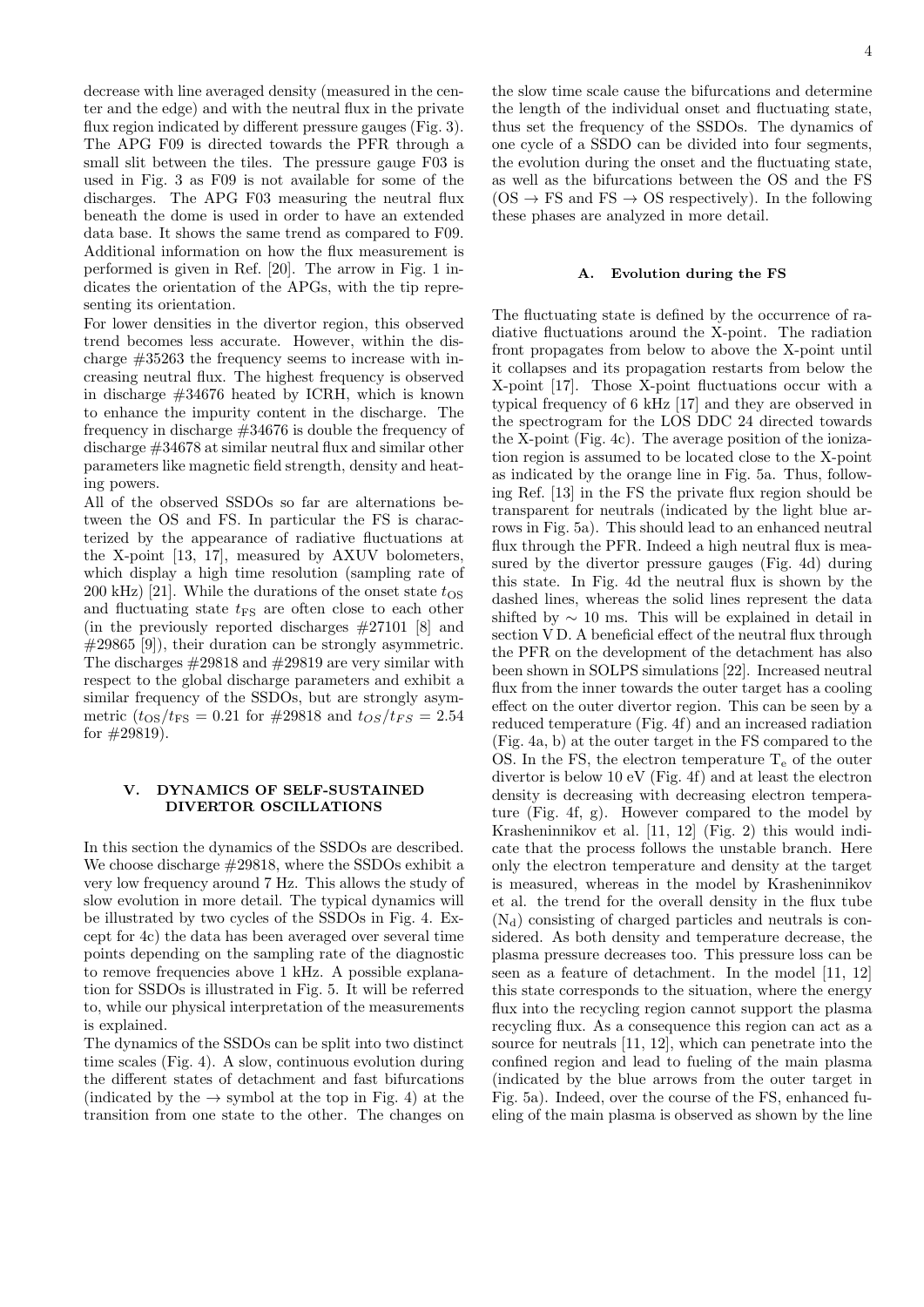averaged densities in the core (labeled as H1 in AUG) and edge (labeled as H5) (Fig. [4e](#page-4-0)). The fueling of the main plasma can be either from the LFS or the HFS. From the LFS this could be due to neutral fueling as explained in Refs. [\[11,](#page-8-6) [12\]](#page-8-7) and also seen in modeling [\[23\]](#page-8-18). At the HFS during the FS, the HFSHD spends significant time well above the X-point [\[13,](#page-8-8) [17\]](#page-8-12), which can also lead to enhanced plasma fueling [\[23,](#page-8-18) [24\]](#page-8-19). A reducing particle content in the divertor region over time is assumed as the gas puff for most of the examined discharges does not change in time and the density in the main plasma is increasing. This can be seen in the decreasing neutral flux (Fig. [4d](#page-4-0)) during the FS. The reduction of particle content in the divertor region is accompanied by another effect which is due to the partial detachment of the outer divertor. During the detachment process the ionization front at the oSPR shifts upstream and radially outwards, which is also indicated by observations of the bolometric signals at the outer divertor. In the plasma between the ionization front and the target plate, the temperature gradient along the field lines is reduced together with the strength of the  $E_{\theta} \times B$ -drift. As a result the plasma particle flux from the outer towards the inner divertor through the PFR reduces. Due to the combination of the reduced particle flux from the PFR and the decreasing total particle density in the entire divertor volume (see above) also the ion flux  $\Gamma_{\text{ion}}$  in the inner SOL should be reduced. Also the power flux  $Q_H$  entering the inner SOL should be increased due to the reduced asymmetry by the decreasing strength of the  $E_r \times B$ -drift. Both, increasing power flux  $Q_H$  and decreasing ion flux Γion should decrease the distance between the ionization front and inner divertor target (see Sec. VD for more details on the mechanism). A bifurcation-like transition into the onset state sets in, once this distance falls below a critical value (corresponding to a critical density and power threshold).

## B. Bifurcation from the FS to the OS

Together with the transition from the fluctuating state towards the onset state the X-point fluctuations - which characterize the FS - vanish. This is also visible in the spectrogram in Fig. [4c](#page-4-0)) as the mode around 6 kHz ends during this time window. The radiation in the inner divertor enhances rapidly (Fig. [4a](#page-4-0), b) as the HFSHD enters the measurement cone of the inner  $D_{\alpha}$ -camera and inner target bolometric LOSs depicted in Fig. [1.](#page-1-1) The ionization front at the inner divertor is close to the target [\[13\]](#page-8-8). Most of the recycled flux gets absorbed at the ionization front and does not penetrate into the PFR (indicated by the light blue arrows in Fig. [5b](#page-5-0)). At the same time the lower divertor segment becomes opaque for neutrals, thus the neutral flux through the private flux region is further decreasing (Fig. [4d](#page-4-0)). As the cooling effect on the outer divertor ceases, the outer target temperature rapidly increases (Fig. [4f](#page-4-0)). The power distribution between both

<span id="page-4-0"></span>

FIG. 4: Excerpt of time traces containing SSDOs from the discharge  $\#29818$ . The bifurcations are indicated by  $\rightarrow$  on the top. The time traces show the  $D_{\alpha}$  radiation (a), AXUV radiation characteristics in (b) (reference LOSs shown in Fig. [1\)](#page-1-1), the spectrogram at the X-point (c), neutral flux (d) (original data in dashed lines, solid lines shifted according to the explanations in Sec.

- [V.D.\)](#page-6-0), plasma stored energy W<sub>MHD</sub>, central and edge line averaged density (labeled as H1 and H5) (e),
- electron temperature (f) and density (g) measured by Langmuir probes closest to the strike line and the heating power (h). Except for c) fluctuations above
- 1 kHz in the picture had been removed via averaging.

divertors depends on the  $E_r \times B$ -drift, which is set by the radial temperature gradients. The outer target temperature gradient dominates as the inner divertor is in detached conditions. Assuming the temperature gradi-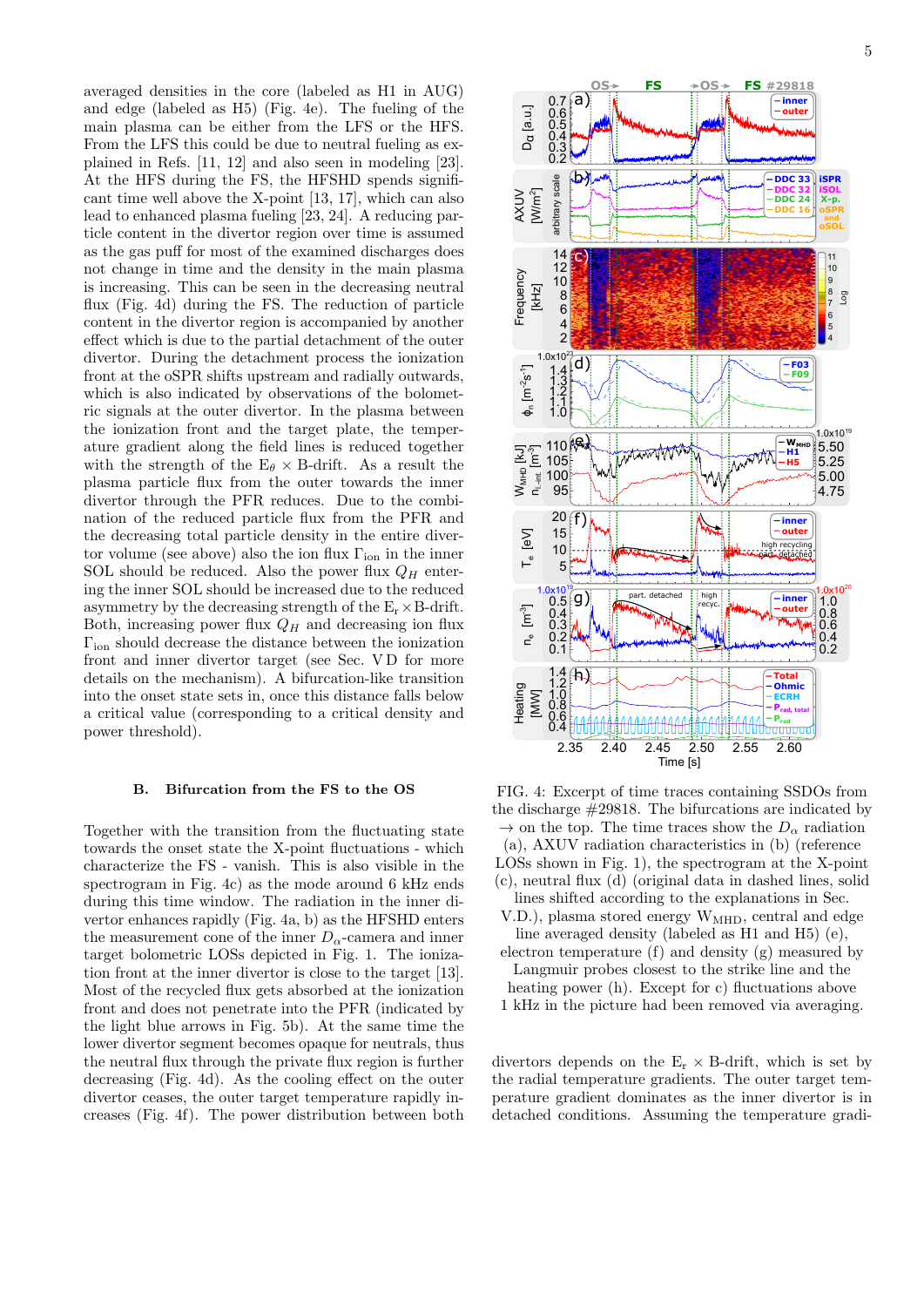<span id="page-5-0"></span>

FIG. 5: Simplified model for the mechanism of the divertor oscillations. It shows the different states right at the beginning of each phase. A detailed explanation of the parameter evolution is given in the text.

ent fall-off length to stay rather constant, it mainly depends on the target temperature  $T_d$  of the outer divertor itself. Thus higher target temperatures ultimately lead to a stronger  $E_r \times B$ -drift (indicated by the black arrows in Fig. [5b](#page-5-0)), hence a stronger asymmetry as more power reaches the outer divertor. The resulting stronger  $E_r \times B$ drift amplifies the temperature rise at the outer target as it further increases the asymmetry, hence the heat load towards the outer divertor. The outer target temperature increases by several eVs on a very short time scale during the  $FS \rightarrow OS$  bifurcation, which is shown by the Langmuir probe measurements (Fig. [4f](#page-4-0)).

## C. Evolution during the OS

In the onset state, the HFSHD region is located close to the inner target (indicated by the orange line in Fig. [5b](#page-5-0)) and the radiation at the X-point (Fig. [4b](#page-4-0)) is reduced. The radiation pattern is therefore opposite compared to the fluctuating state previously described, hence the characteristic alternation of the inner and outer  $D_{\alpha}$  radiation is observed (Fig. [4a](#page-4-0)). During the OS, the outer divertor is in high recycling conditions as stated in Refs. [\[11,](#page-8-6) [12\]](#page-8-7), at the target the temperature is well above 10 eV and plasma density is increasing with decreasing temperature (Fig. [2](#page-1-2) and Fig. [4f](#page-4-0), g). The  $(D_{\alpha})$  radiation (Fig. [4a](#page-4-0), b) at the outer divertor is slightly elevated compared to the very end of the FS and the FS  $\rightarrow$  OS bifurcation, which might be a signature of enhanced recycling processes at the outer divertor target (Fig. [4g](#page-4-0)). In the model described in Refs. [\[11,](#page-8-6) [12\]](#page-8-7) the recycling region acts as a sink for neutrals and on the slow timescale the particle content in the divertor region can recover. Indeed, this can be seen in the neutral flux (Fig. [4d](#page-4-0)) and the plasma density at the outer target (Fig. [4g](#page-4-0)). Increasing plasma density in the divertor volume during the OS with the SSDOs have been reported before [\[9\]](#page-8-4). With recovering density (Fig. [4g](#page-4-0)) the temperature slowly decreases (Fig. [4f](#page-4-0)) as expected in the high recycling regime (Fig. [2\)](#page-1-2). Also the fuelling of the confined plasma is reduced during the onset state, with the outer divertor being in high recycling conditions and the HFSHD region is located below the X-point, thus separated from the confined region. Hence the density in the confined region reduces (visible in line averaged core (H1) and edge (H5) densities in (Fig. [4e](#page-4-0))) together with the confinement indicated by the plasma stored energy ( $W<sub>MHD</sub>$  in Fig [4e](#page-4-0))). The small variations on the  $W<sub>MHD</sub>$ -signal coincide with the peaks of the pulsed ECRH heating scheme shown in Fig. [4h](#page-4-0)). For pulsed ECRH heating schemes the power deployed in the plasma can be determined via time averaging. The other power measurements for this particular discharge are also provided in Fig. [4h](#page-4-0)), but are not further discussed in detail as they vary between each discharge and depend on the individual operation itself. Additionally a slight reduction of the outer target temperature (Fig. [4f](#page-4-0)) during the OS results in a decreasing  $E_r \times B$ -drift, hence a more evenly distributed power among both divertor targets and the particle flux towards the inner divertor via the  $E_\theta \times B$ -drift also increases again. With recovering particle content the conditions slowly evolve back towards a situation where a transition into the fluctuation state becomes possible.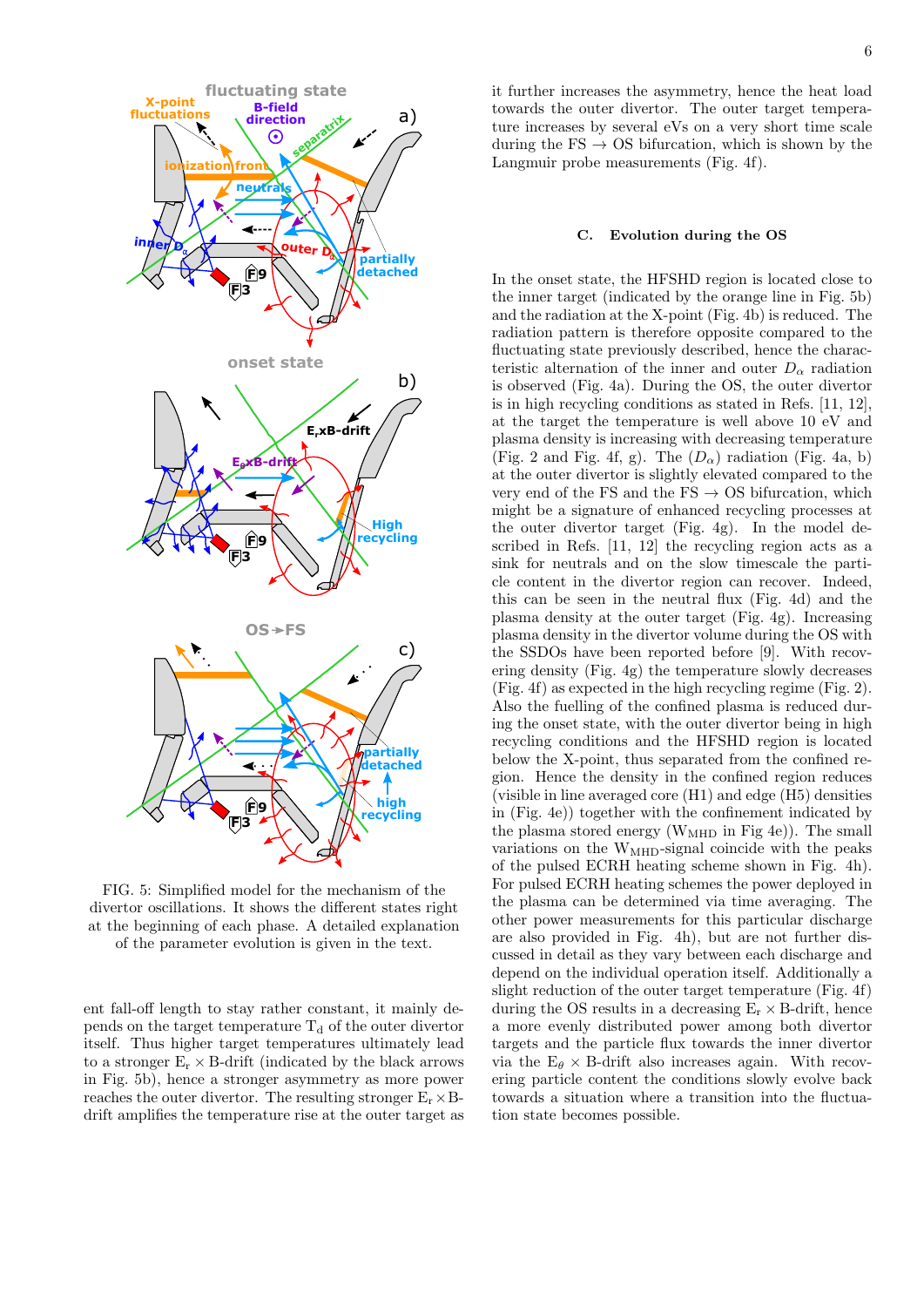## <span id="page-6-0"></span>D. Bifurcation from the OS to the FS

The ionization region shifts upstream at the transition from the OS to the FS, with increasing density at the inner divertor or less power entering the inner divertor. This upwards shift with increasing density or decreasing power can be understood as follows [\[17,](#page-8-12) [25\]](#page-8-20). The inner divertor has to fulfill the energy balance  $Q_H \approx E_{\text{ion}} \Gamma_{\text{N}}$ , where  $Q_H$  is the power entering the SOL, E<sub>ion</sub> the ionization cost and  $\Gamma_{N} \sim \sqrt{\Gamma_{b}}/\Delta_{b}$ . Here  $T_{b}$ is the inner divertor target temperature and  $\Delta_b$  the distance between recombination and ionization front which can be approximated by the distance between target and ionization front [\[17\]](#page-8-12). With decreasing power  $Q_H$  reduces. In the high recycling regime the neutral flux  $\Gamma_N$  is equal to the ion flux  $\Gamma_{\text{ion}}$  to the target. Increasing the plasma density  $\Gamma_{\text{ion}}$  increases and with it also  $E_{ion} \Gamma_N = E_{ion} \Gamma_{ion}$ . This increase can be mediated by increasing the distance  $\Delta_b$  with increasing plasma density such that  $Q_H \approx E_{\text{ion}} \Gamma_{\text{N}} < E_{\text{ion}} \Gamma_{\text{ion}}$ . In detached conditions, to compensate the lower power reaching the recombination region or an increase in density,  $\Gamma_N$  has to decrease, hence  $\Delta_b$  has to increase [\[17,](#page-8-12) [25\]](#page-8-20). Therefore, the ionization front moves upstream with increasing density or decreasing power. This upstream shift has been observed in the LOSs directed towards the inner SOL region. By observation of the individual LOSs during this bifurcation a strongly radiating region shifts upstream over time. The radiation measured by each LOS increases first in the LOSs directed in the lower divertor segment followed by the LOSs in upstream direction with an increasing short time delay. At some point, the radiating region shifts above the X-point (indicated by the orange line in Fig. [5c](#page-5-0)). As it passes the LOS DDC 24 a small radiation peak can be observed (Fig. [4b](#page-4-0)). During this time no fluctuations at the low kHz range are observed, thus the typical X-point fluctuations did not set in until this point. Similar to the FS, the private flux region can be assumed to become transparent for neutrals again [\[13\]](#page-8-8). The neutral flux from the inner divertor may even be higher than in the subsequent FS, since the ionization front is assumed to be constantly above the X-point and not fluctuating in time (indicated by the multiple light blue arrows in Fig. [5c](#page-5-0)). Hence, the neutral flux rises to its maximum value (Fig. [4d](#page-4-0)). In the neutral flux measured by the pressure gauges in Fig. [4d](#page-4-0), also two time scales can be identified. A rising interval corresponding to the time scale  $t_{\text{OS}}$  and a declining one corresponding to the time scale  $t_{\text{FS}}$ . This is observed for all discharges in the present data base. However, the neutral flux measured by the APGs appear to be delayed by ∼ 10 ms with respect to the appearance of the OS or FS, respectively. As this delayed response is not influenced by the variation in  $t_{OS}$  and  $t_{FS}$  in the data base, it can be concluded that the neutral flux measured by the APGs beneath the dome, is much likely delayed with respect to neutral dynamics below the X-point in the PFR. Such a delay in the response of the APGs has

been previously observed during dynamic phenomena like ELMs in ASDEX Upgrade and DIII-D [\[26\]](#page-8-21). Here we assume that the neutral particles travel from the inner divertor through the PFR towards the outer divertor with their sound speed. The associated cooling effect on the outer divertor would be more or less instantaneous. During this time, only a few neutrals are detected by the APGs beneath the dome, as they do not directly measure the neutral flux inside the private flux region and multiple scattering is necessary to reach the pressure gauges. Neutrals can also be scattered at the plasma surface which has been shown in [\[27\]](#page-8-22). The neutrals which enter the LFS can be ionized there and cause the rapid increase in radiation (Fig. [4a](#page-4-0), b), thus reduce the outer target temperature (Fig. [4f](#page-4-0)), while increasing the outer target plasma density (Fig. [4g](#page-4-0)). With a delay in the range of ms [\[26\]](#page-8-21) the neutrals are released from the divertor plasma, thus the effect of the additional neutral flux towards the outer divertor is visible in the pressure gauges. This has been indicated by the blue arrows in Fig. [5a](#page-5-0), c originating from the outer target. The signal in Fig. [4d](#page-4-0) has been shifted by  $\sim$  10 ms to indicate how the neutral flux through the PFR might look like, as this is of interest in the present study.

With the temperature dropping below 10 eV the outer divertor transits into the state, where the energy flux into the recycling region cannot sustain the plasma recycling process [\[11,](#page-8-6) [12\]](#page-8-7), thus partially detaches again.

At the inner target the upstream shifting ionization front enters the shadow of the divertor nose where it cannot be supplied by the neutral flux from the recombination region close to the inner strike point as shown in [\[17\]](#page-8-12). The radiating region collapses to a position below the X-point and from there shifts upstream again passing the LOSs in the divertor region and is visible as the frequency band around 6 kHz. These cyclic reformations of the radiation front propagating from below to above the X-point are a signature of the X-point fluctuations defining the FS [\[17\]](#page-8-12). The initial situation (FS) at the beginning of the SSDO is reestablished and the cycle can repeat.

## VI. SUMMARY, DISCUSSION AND **CONCLUSION**

All discharges analyzed so far are consistent with the previous finding of Potzel et al. [\[8\]](#page-8-3) that divertor oscillations are alternations between two states of detachment, the onset state and the fluctuating state of detachment [\[13\]](#page-8-8). These states concern mainly the region of the inner divertor. The outer divertor seems to bifurcate between high recycling and partially detached conditions, whereby a recycling capability of the divertor has been proposed by Krasheninnikov [\[11,](#page-8-6) [12\]](#page-8-7) to be cause of the self-sustained divertor oscillations (Fig. [2\)](#page-1-2).

Divertor oscillations exhibit two time scales, a slow continuous evolution during different states of detachment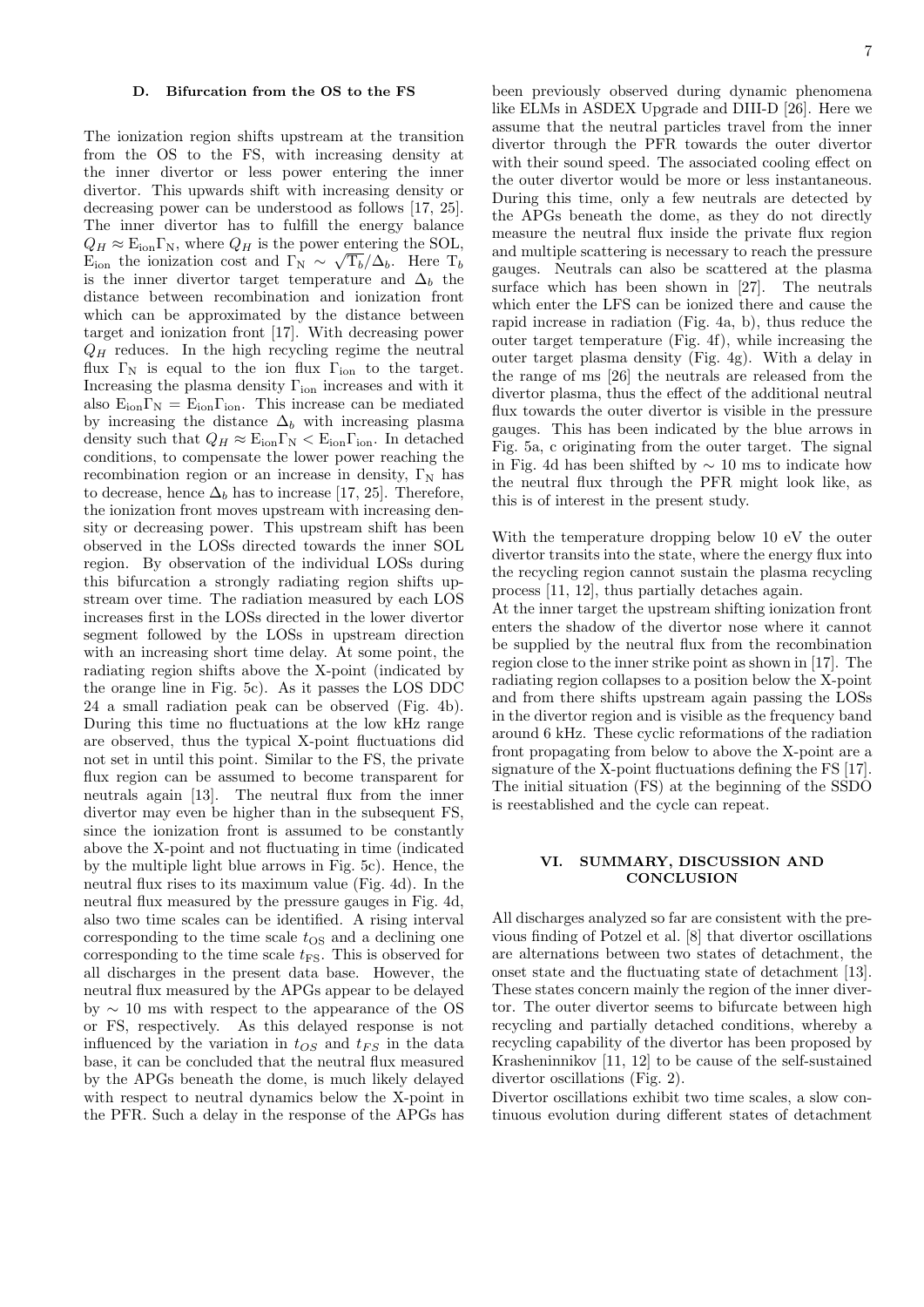<span id="page-7-4"></span>

FIG. 6: Simplified cycle of the SSDOs. It shows how the conditions of the inner and outer divertor affect each other during the process.

and bifurcations at the transitions from one state to the other. The fast time scale seems to be set by the neutral flux from the inner to the outer target. The neutral flux to the outer divertor itself depends on the state of detachment of the inner divertor (Fig. [6\)](#page-7-4). The long time scale seems to be set by the fueling of the main plasma, which is determined by the recycling conditions at the outer divertor. The fueling determines the particle content in the divertor and sets the detachment state (Fig. [6\)](#page-7-4). While the inner divertor is in the fluctuating state of detachment, the outer divertor cannot maintain high recycling conditions, thus partially detaches. This can be seen by decreasing plasma density (Fig. [4g](#page-4-0)) and neutral flux (Fig. [4d](#page-4-0)) with decreasing target temperature (Fig. [4f](#page-4-0)). As a result neutrals are leaving the recycling region and the particle content in the divertor volume decreases. At some point the particle content and the power distribution between the divertor halves lead to a transition of the inner divertor from the fluctuating state to the onset state of detachment. In the fluctuating state the private flux region is assumed to be transparent for neutrals [\[13\]](#page-8-8) cooling the outer divertor, whereas in the onset state the private flux region is opaque for neutrals. The suddenly reduced neutral flux to the outer divertor results in a strong temperature increase, which is further amplified by the  $E_r \times B$ -drift modifying the asymmetry of the power flux towards the outer divertor. At the resulting elevated temperatures the outer divertor can operate in high recycling conditions again. Therefore, in the onset state the particle content in the divertor recovers. The plasma density at the inner divertor can increase also due to the enhanced  $E \times B$ -drifts from the outer divertor through the private flux region. With increasing plasma density at the inner divertor or reduced power entering the inner divertor half, the ionization front moves upstream while a transition into the fluctuating state of

- <span id="page-7-0"></span>[1] T. Eich, A. W. Leonard, R. A. Pitts, W. Fundamenski, R. J. Goldston, T. K. Gray, A. Herrmann, A. Kirk, A. Kallenbach, O. Kardaun, et al., Nucl. Fusion 53, 093031 (2013).
- <span id="page-7-1"></span>[2] R. A. Pitts, X. Bonnin, F. Escourbiac, H. Frerichs, J. P. Gunn, T. Hirai, A. S. Kukushkin, E. Kaveeva, M. A.

detachment takes place. The cycle can repeat.

Self-sustained divertor oscillations as studied in the present contribution are rather annoying than dangerous. The observed oscillations appear in L-mode conditions with the outer divertor target around the detachment conditions.

On the other hand, a fusion reactor is foreseen to operate in detached H-mode conditions. Stable completely detached H-mode plasmas have been demonstrated in ASDEX Upgrade with the help of impurity seeding [\[28,](#page-8-23) [29\]](#page-8-24). In those discharges SSDOs have not been observed so far, also because in those discharges edge localised modes (ELMs) appear, preventing the SSDOs. However similar oscillations had been observed in JET with an ITER-like wall also during H-mode [\[10\]](#page-8-5) and have been related to impurity induced divertor oscillations [\[12,](#page-8-7) [19,](#page-8-14) [30,](#page-8-25) [31\]](#page-8-26). In ITER plasma simulations impurity driven self-sustained divertor oscillations result in a significant modulation in the divertor heat load ( $\sim$  30 %) [\[12,](#page-8-7) [19\]](#page-8-14). To provide a safe operation for future devices such as ITER, this kind of oscillations should therefore be studied in ELM-free, detached H-mode conditions.

As neutral particle dynamics seems to be the driver for the SSDOs explained in the present contribution - and most of the here discussed effects are taken into account in SOLPS - SOLPS simulations similar to the ones presented in Ref. [\[6\]](#page-8-1) at AUG conditions would be desirable. In particular the role of the neutral flux through the PFR should be investigated in more detail. For AUG the database has to be extended to identify critical parameter thresholds. Until now no dedicated discharges to study the divertor oscillations had been performed in AUG. The impact of the magnetic configuration and divertor structure on this phenomenon would be also a desirable subject for further investigations.

## Acknowledgements

The authors thank the anonymous referees for their constructive comments significantly improving this manuscript.

This work has been carried out within the framework of the EUROfusion Consortium and has received funding from the Euratom research and training programme 2014-2018 and 2019-2020 under grant agreement No 633053. The views and opinions expressed herein do not necessarily reflect those of the European Commission.

Miller, D. Moulton, et al., Nuclear Materials and Energy 20, 100696 (2019).

- <span id="page-7-2"></span>[3] H. Zohm, C. Angioni, E. Fable, G. Federici, G. Gantenbein, T. Hartmann, K. Lackner, E. Poli, L. Porte, O. Sauter, et al., Nucl. Fusion 53, 073019 (2013).
- <span id="page-7-3"></span>[4] A. Loarte, J. W. Hughes, M. L. Reinke, J. L. Terry,